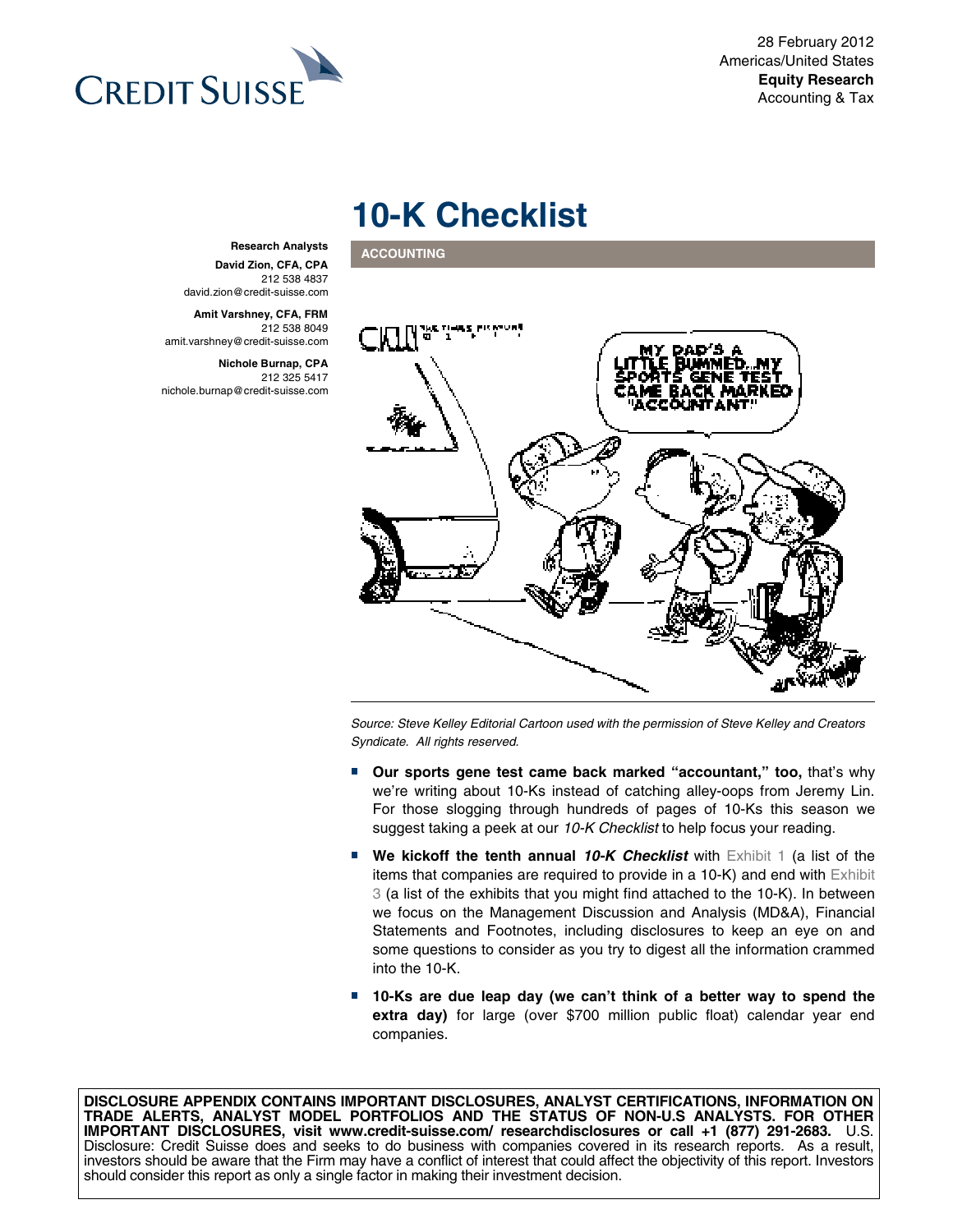

### **Exhibit 1: What's in the 10-K**

| Item #         | <b>Item Name</b>                                                                                                    | <b>Our Thoughts</b>                                                                                                                                                                                                                      |
|----------------|---------------------------------------------------------------------------------------------------------------------|------------------------------------------------------------------------------------------------------------------------------------------------------------------------------------------------------------------------------------------|
| Part I         |                                                                                                                     |                                                                                                                                                                                                                                          |
| 1              | <b>Business</b>                                                                                                     | If you are not sure what the company does for a living, check here.                                                                                                                                                                      |
| 1А             | <b>Risk Factors</b>                                                                                                 | Have you factored these risks into your analysis when valuing the company? If<br>not, you probably should. Also keep an eye out for any new risk factors and how<br>the company manages risk.                                            |
| 1Β             | <b>Unresolved Staff Comments</b>                                                                                    | Look here to find out if the SEC staff has made any comments to the company<br>that are still up in the air.                                                                                                                             |
| $\overline{c}$ | Properties                                                                                                          | If you want to know how many properties the company has, or how many square<br>feet it occupies, where they are and whether the properties are leased or owned,<br>you may be able to find it here.                                      |
| 3              | <b>Legal Proceedings</b>                                                                                            | Look here to find out if the company is in court and why. You can also find out if<br>the company had to pay the IRS any penalties related to tax shelters.                                                                              |
| 4              | Mine Safety Disclosures                                                                                             | Here is where mine operators will tell you about specific health and safety<br>violations, orders and citations, related legal actions and assessments, and<br>mining-related fatalities.                                                |
| Part II        |                                                                                                                     |                                                                                                                                                                                                                                          |
| 5              | Market for Registrant's Common Equity, Related<br>Stockholder Matters, and Issuer Purchases of Equity<br>Securities | A good source for information about the company's share buybacks, including<br>the number of shares repurchased and average price paid during the 4 <sup>th</sup> quarter.                                                               |
| 6              | Selected Financial Data                                                                                             | The five year summary, includes, revenues, EPS, assets, long-term debt, and<br>other data. Sometimes includes industry-specific metrics.                                                                                                 |
| 7              | Management's Discussion and Analysis of Financial<br>Condition and Results of Operations                            | Where management is supposed to tell you in its own words what's going on<br>with the business. (More detail below)                                                                                                                      |
| 7Α             | Quantitative and Qualitative Disclosures About<br><b>Market Risk</b>                                                | How exposed is the company to interest rate, foreign currency, commodity price<br>and other market risks. They may even give you a rough idea of how they hedge.                                                                         |
| 8              | Financial Statements and Supplementary Data                                                                         | The financial statements and footnotes that we all know and love. The audit<br>opinion is here too. (More detail below)                                                                                                                  |
| 9              | Accounting and Financial Disclosure                                                                                 | Changes in and Disagreements with Accountants on If the company and its accountants disagree on something, the dirty laundry is<br>aired here. (Rarely used)                                                                             |
| 9Α             | <b>Controls and Procedures</b>                                                                                      | Find out more about the company's internal accounting controls and whether<br>they appear to be working or not. Descriptions of any "material weaknesses"<br>should be included here.                                                    |
| 9Β             | Other Information                                                                                                   | Companies can disclose something here instead of filing an 8-K. In other words<br>it's worth a peek.                                                                                                                                     |
| Part III       |                                                                                                                     |                                                                                                                                                                                                                                          |
| 10             | Directors, Executive Officers and Corporate<br>Governance                                                           | Curious as to who runs the company, check here. Most times it will refer you to<br>the proxy.                                                                                                                                            |
| 11             | <b>Executive Compensation</b>                                                                                       | Show me the money.                                                                                                                                                                                                                       |
| 12             | Management and Related Stockholder Matters                                                                          | Security Ownership of Certain Beneficial Owners and Find out how many shares are owned by "insiders" (i.e. senior management, the<br>board and big shareholders (more than 5%)).                                                         |
| 13             | Director Independence                                                                                               | Certain Relationships and Related Transactions, and What's a few dollars between friends? Maybe a lot, actually. You should take a<br>look at any related party transactions.                                                            |
| 14             | <b>Principal Accountant Fees and Services</b>                                                                       | How much are the accountants getting paid and what are they getting paid to do.<br>Look for possible conflicts of interest.                                                                                                              |
| Part IV        |                                                                                                                     |                                                                                                                                                                                                                                          |
| 15             | <b>Exhibits and Financial Statement Schedules</b>                                                                   | A laundry list that could include, certificate of incorporation, bylaws, indentures,<br>deferred compensation plan, etc. A good place to find important contracts. Often<br>included by reference. Check out Exhibit 3 for more details. |
| Signatures     |                                                                                                                     | The lucky few that get to sign off on this thing.                                                                                                                                                                                        |

Source: U.S. Securities and Exchange Commission, Credit Suisse Accounting & Tax Research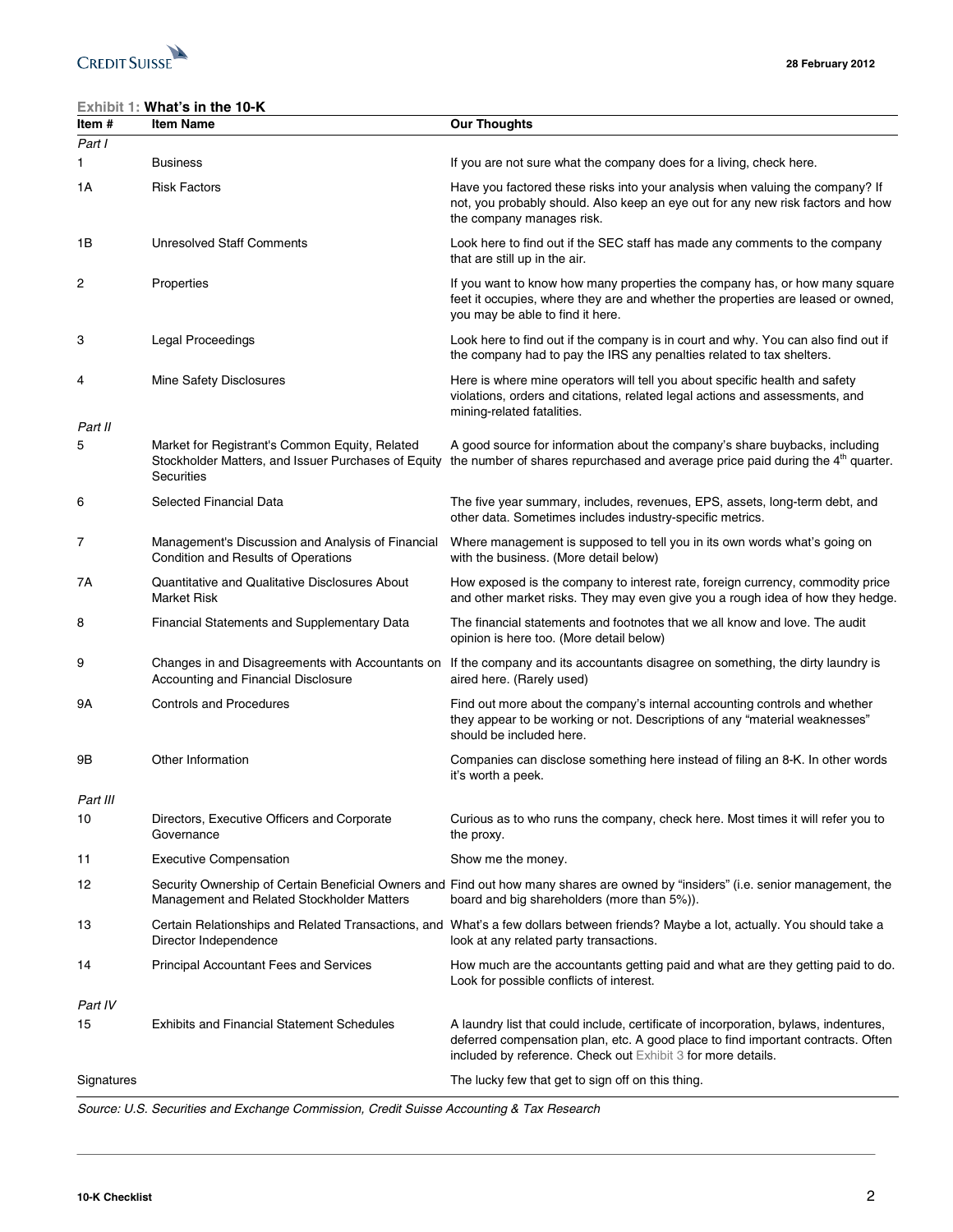

# **10-K Checklist**

## **Management Discussion and Analysis (MD&A)**

Of all the sections in the 10-K, it's the MD&A that has the most forward looking information which allows management to discuss and analyze the material trends, demands, commitments, events and uncertainties that are facing the business (this year keep an eye out for additional disclosures around European sovereign debt exposures). It is also where investors should be getting information about what's driving the results and the quality of earnings and cash flows (i.e., are they sustainable and from the core business). Just a reminder though; unlike the financial statements and footnotes, the MD&A is not audited.

- Liquidity and capital resources. As cash continues to pile up on the balance sheets of Corporate America investors want to know where it's located. Because if its parked overseas it may not be readily available as a source of liquidity to pay a dividend, buy back stock, etc. and the company may have to take a big tax hit to get its hands on the cash (as a result you might want to apply a cash haircut). In response the SEC has been pushing companies to disclose the amount of cash and short-term investments held by foreign subsidiaries. We're expecting more companies to start making this a standard disclosure this 10-K season, last year we were only able to find 54 companies in the S&P 500 that disclosed where in the world their cash was located (see our April 26, 2011 report for a further discussion, Parking Earnings Overseas, \$1.3 Trillion Parking Lot for the S&P 500). Other items to keep an eye out for in this section are more detail about the sources and uses of cash (beyond the amounts that show up on the cash flow statement) and a discussion of where intraperiod borrowings differ from end of period amounts. Does the company have any unused lines of credit? Do they securitize or factor receivables? Also look for companies to discuss covenants including what could trip them and the consequences.
- *Contractual obligations*. Look for a table and description of the expected timing and amounts due under contractual obligations; in other words, cash that's contractually obligated to go out the door in the future. The table includes obligations that are on balance sheet (e.g., debt) and off-balance-sheet (e.g., operating leases). Even though the data is far from perfect we still think it's a good starting point for gauging a company's liquidity and capital resource needs. Have you worked these cash outflows into your model? Is there refinancing risk? Does the contractual obligations data provide you with any insight about forward capex and/or revenue? Compare the contractual obligations to cash balances to measure a company's cash cushion and determine whether it really has excess cash (for a further discussion see our May 31, 2011 report, How Big is the Cash Cushion? Cash Vs. Contractual Obligations).
- *Critical accounting estimates*. If you're on the look out for accounting red flags this is a good place to start. It's where companies are supposed to discuss their "critical" accounting estimates that have the biggest impact on the financial statements and involve the greatest degree of management judgment (a management team looking to manipulate its results might start with these estimates and assumptions). We would recommend keeping a close watch on them and asking some questions: Do the assumptions make sense? Are they aggressive or conservative? How do they stack up against prior years and peers? Have they left anything out? If the assumptions have changed, is it the changed assumptions or underlying performance of the business that are driving results? Companies are also supposed to provide (though they rarely do) sensitivity analyses—what happens to the financial statements if these estimates are changed (have you worked this into your model)?
- *Off-balance-sheet activity*. With the accounting rule changes bringing more off-<br>balance-sheet transactions on balance sheet this disclosure has changed. We have noted less discussion on SPEs and more details on contracts, transactions and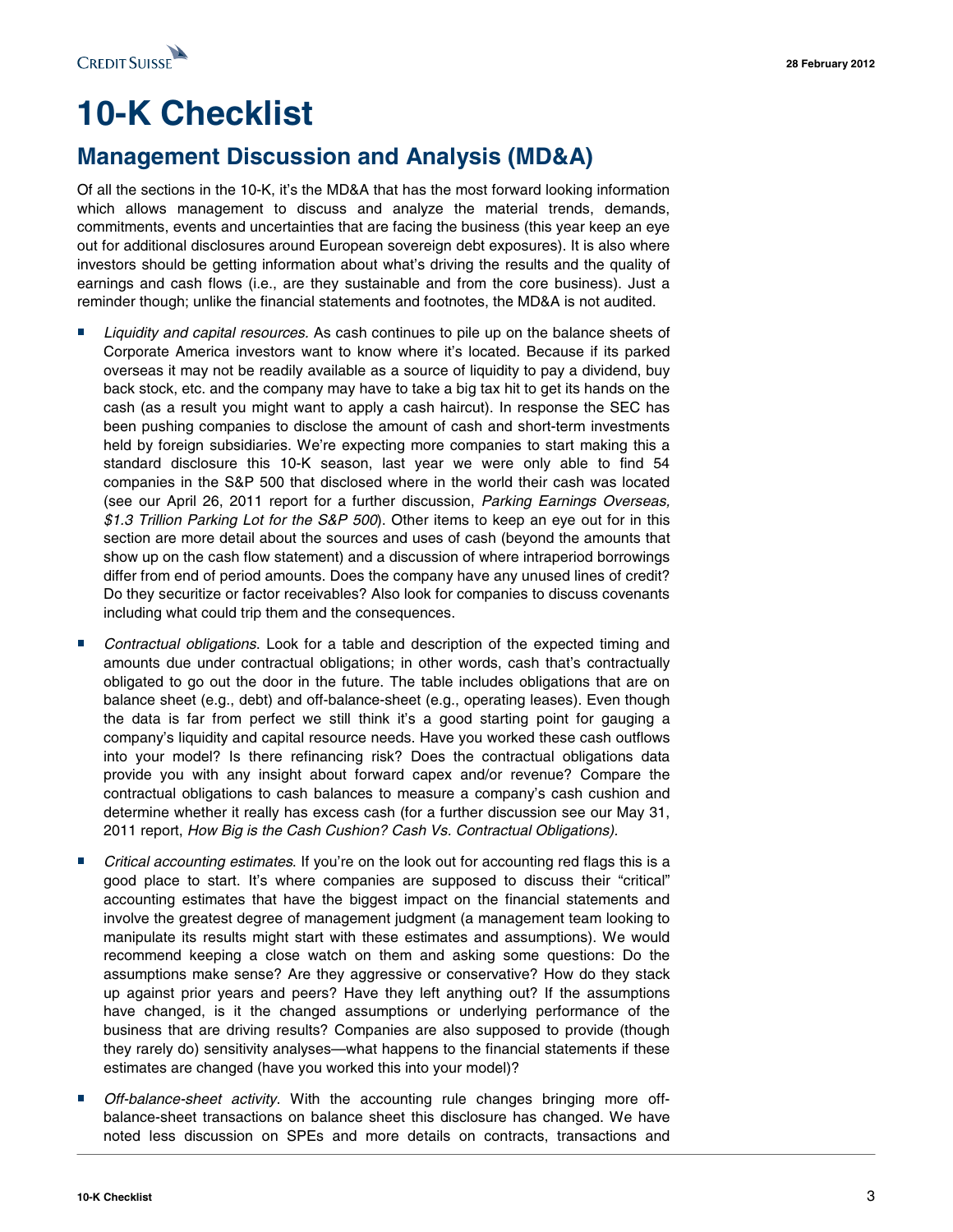

agreements with customers, vendors, lessors, asset purchasers, and investees (including guarantees). For the stuff that's remained off-balance-sheet ask yourself if it's the result of the underlying economics or a clever structure designed to get around the new rules. (See our April 7, 2010 research report, *Off Again, On Again? The Effect* of New Off-Balance-Sheet Rules for a further discussion.) Also question whether the off-balance-sheet transactions make sense? Do they have a valid business purpose? Should you bring them back on balance sheet from an analytical perspective (in most cases, yes)? Have you factored the risks from this activity into your analysis (companies may even disclose the amount of loss they could incur as a result of an off-balance-sheet entity)?

# **Financial Statements**

You all have your favorite ways to slice and dice the financial statements, our simple suggestion is that no matter what type of analysis you are doing take a step back and try to understand what's driving the improved margins, reduced leverage, growth in revenues, etc. Is it the underlying economics or some type of accounting hocus pocus?

- *Balance sheet*. Are the assets and liabilities fairly stated? Take a look at the capital structure, how has the company financed itself? Is the balance sheet overly levered, overly complicated, why? What are all the claims on cash flow that might stand ahead of yours? Does the company have adequate liquidity? Have you factored in the company's off-balance-sheet arrangements into your analysis (a healthy looking balance sheet may not appear so healthy after you do)? Asset liability mismatches (long-duration assets paired with short-duration liabilities, and vice versa) have caused problems over time, don't forget about them and make sure to factor the associated risks into your analysis?
- Statement of changes in shareholders' equity. This is probably the most underrated of the financial statements, however, it includes useful information about dividends, share repurchases and share issuance. Don't forget about accumulated other comprehensive income too, the dumping ground for things that are volatile; including gains and losses from foreign currency translation, cash flow hedges and available for sale securities along with changes in pension funded status. Try to get an idea as to when these gains and losses might eventually make their way onto the income statement and whether they provide any incremental insight into real economic risks that a company is facing. Remember, starting in the first quarter other comprehensive income (OCI) will be presented either on the face of the income statement or in a separate statement immediately following (that may result in OCI showing up in some earnings releases and getting more attention than it does today).
- Also, compare the financial statement presentation to the prior year. Has it changed? Are you seeing different line items? If so, why? Don't forget to take a look at the audit opinion and management's report on internal controls. Did the auditor note any "significant deficiencies" or "material weaknesses"?

## **Footnotes**

Much of our time is spent trolling through the footnotes searching for nuggets of information that help us to better understand what's going on in the financial statements. We have included some of our favorite footnotes below, how much time you spend on each will vary by company.

■ Pensions. Last year was a tough one for many defined benefit pension plans as they<br>were battered by falling interest rates and a weak stock market. As a result we estimated that pension underfunding increased significantly. How did the funded status of the plans change, was it as expected? We have noticed some plans outperforming our expectations, in part due to strong asset performance. Was that the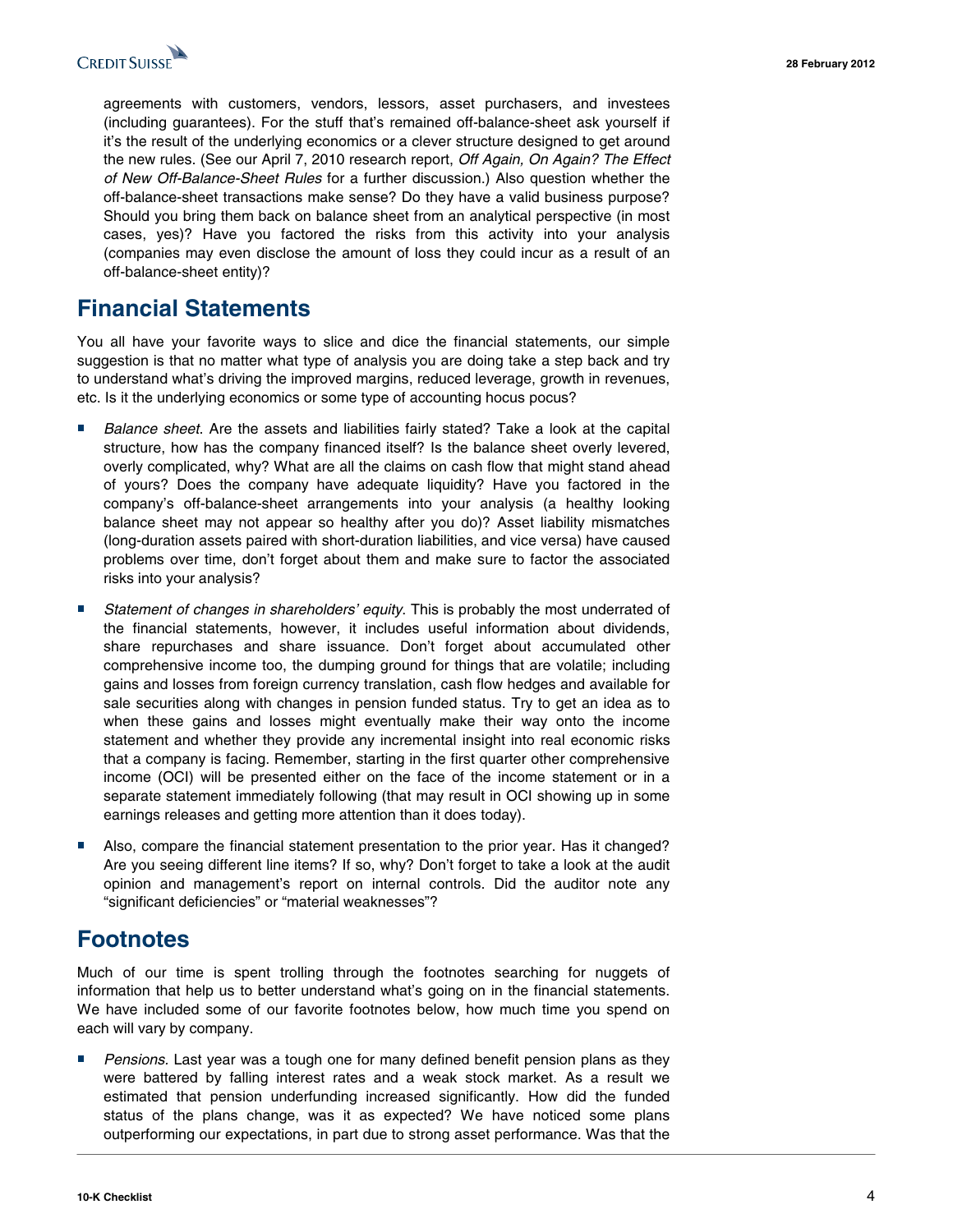

result of having a heavier mix of long duration fixed income assets (whether in cash securities or synthetically through derivatives), picking the right asset managers, or optimistically valuing hard to value assets? We'd also suggest keeping a close watch on the discount rate (there appears to be wide variation across companies in how much the discount rate changed during 2011). Does the discount rate appear aggressive relative to yields on high grade bonds, peers, etc.? If so what would the underfunding look like if a more conservative rate were used? Has the company frozen the pension plan? If so what type of benefit was it replaced with (e.g., 401-K) and what's the cost? Pension risk comes in a number of flavors, the question is: Are you willing to pay for companies to take it on? There are risks associated with an asset liability mismatch, has the company done anything with its asset allocation to try and better manage the risks in the plan? Or is it looking to offload its pension risk on the plan participants through a lump sum or on an insurance company by buying an annuity? There is also liquidity risk; how much will the company have to contribute to its pension plan and when? We are estimating pension contributions will increase in 2012. If you are more concerned with pension costs, check whether the expected rate of return on plan assets appears reasonable, especially if the company has changed its asset allocation. Has the company lengthened the amortization period used to recognize actuarial gains and losses that could soften the blow to earnings from higher pension costs? Or has the company decided to dump the smoothing and go to a full mark-to-market approach? For a further discussion see our January 10, 2012 report, Pensions Punished, Look for Pension Contributions to Go Up.

- *Multiemployer pension plans* are becoming less of a black box as companies will be providing new disclosures about these plans for the first time this 10-K season (in fact we have already found atleast 10 companies in the S&P 500 that appear to be providing the new disclosure). The disclosures include information about the health of each significant multiemployer plan by disclosing funding zones, green (over 80% funded), yellow (between 65% and 80% funded) and red (below 65% funded). Companies will also tell you the amount contributed to the plans and whether their contribution was more than 5% of the total contributions made to the plan. If you want to dig deeper the name and tax ID number of the plans will be provided, which you can use to find the publicly available form 5500 filing (the annual report for the pension plan filed with the IRS) which includes information about the funded status of the plan, plan assets, assumptions, etc. (If you need any help finding or analyzing 5550 filings, don't hesitate to give us a call).
- *Taxes*. The tax footnote is a goldmine of information. Does the effective tax rate make sense? If the effective tax rate is low, why is it low and is it sustainable (think about how much credit you are giving the company for having a low tax rate in your valuation)? What effect have taxes had on earnings and cash flows? How valuable are the deferred tax assets, don't forget to take into account timing? When do the operating/capital loss carryforwards and tax credit carryforwards expire? Will the company have to set up a deferred tax valuation allowance? If a valuation allowance exists when will it be reversed, providing a boost to earnings and book value? What is the total amount of undistributed foreign earnings? Does the company have enough liquidity to continue making the assertion that earnings are permanently reinvested overseas? What would the U.S. tax provision be on those earnings if the company tried to bring them back to the U.S. (it's an off-balance-sheet tax liability)? (See our April 26, 2011 report, Parking Earnings Overseas, \$1.3 Trillion Parking Lot for the S&P 500.) How much of a boost to cash flow did the company get from bonus depreciation? (See our December 10, 2010 report, A Gift from Uncle Sam, 100% Bonus Depreciation.) We also suggest a close look at the disclosures on uncertain tax positions or unrecognized tax benefits as it may highlight a company's tax risk. For further discussion, see our May 18, 2007 report, Peeking behind the Tax Curtain, FIN 48 Reveals Tax Risk. You might have to look outside the tax footnote to find cash taxes paid, once you do, figure out the cash tax rate and compare cash taxes to book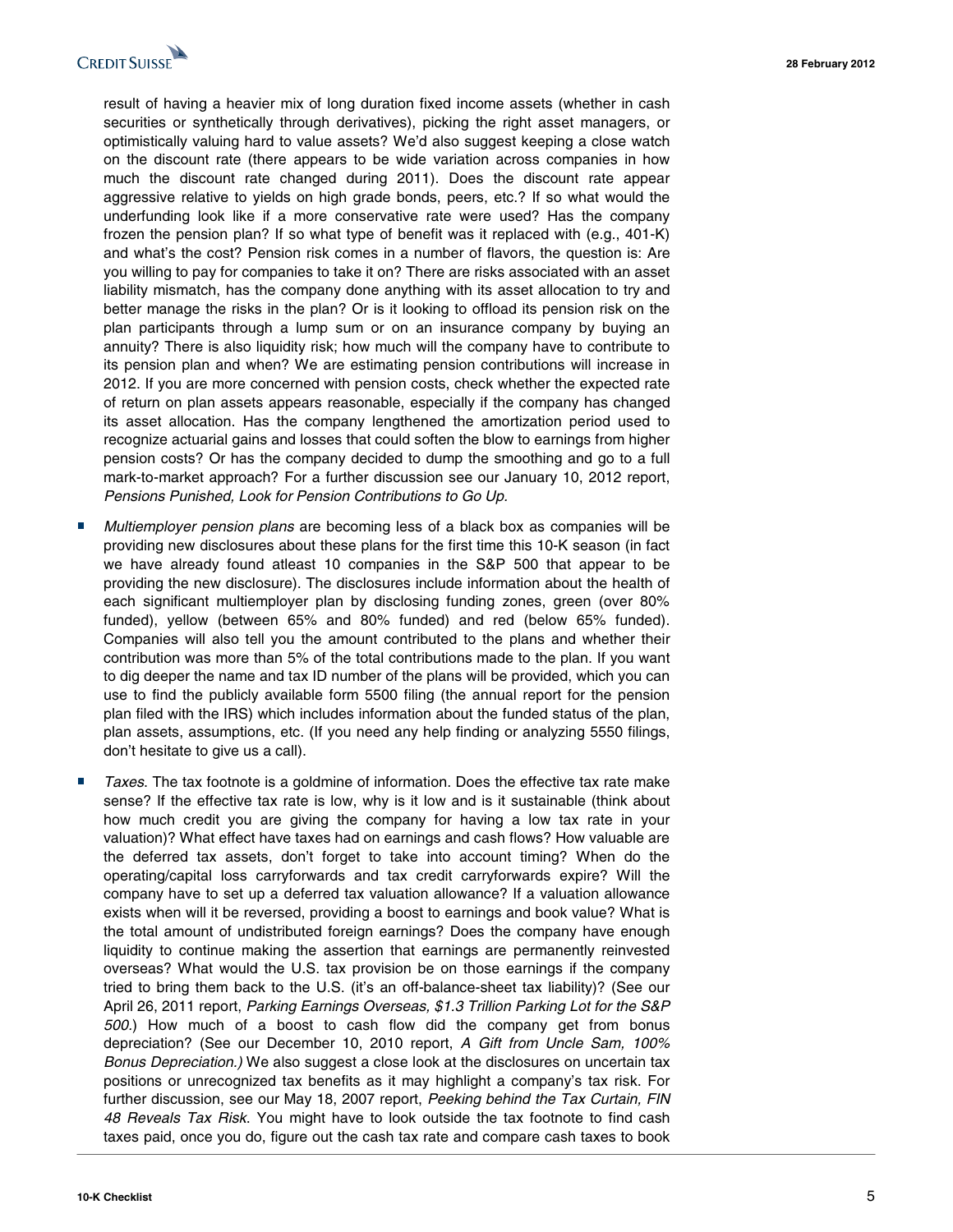

taxes. In addition the SEC would like companies to reveal the amount of pre-tax profit and effective tax rates in countries with "very low tax rates."

- *Derivatives*. When a company suggests that you ignore the gains/losses on an "economic" hedge ask yourself why they weren't able to get hedge accounting treatment in the first place. Is it due to the frightening complexity of the accounting or that the company was unable to prove a high correlation between the hedged item and the derivative? You may also want to pay attention to hedge "ineffectiveness" (which many companies try to gloss over) since it represents economic gains and losses and could be a sign that a company is having some difficulty managing their risks. Look for disclosures about (1) How and why the company uses derivatives (2) How derivatives and hedged items are accounted for and (3) How derivatives and hedged items impact the financial statements. While the disclosures are far from ideal they may help you better understand a company's derivatives usage. How does the gross derivative exposure compare to the net amount on the balance sheet? Does this change your view of the company's leverage? After adjusting for netting, how do U.S. companies compare to their international peers that follow IFRS (and have less netting)? For a further discussion see our January 28, 2011 report, Grossing Up the Balance Sheet, Nearly \$7 Trillion of Derivative Assets and Liabilities Could Land on Balance Sheet.
- Financial instruments. New troubled debt restructuring (TDR) rules were adopted in 2011. How many modifications were treated as TDRs as a result of the new rules and what impact did that have on the allowance for loan losses? (See our April 6, 2011 report, Troubled Debt Restructurings, New Rule Could Result in More Loan Modifications Treated as TDR). Also look for new disclosures about TDRs that took place during the past year and the TDRs that defaulted during the period. Don't forget to keep an eye on how the spread between fair value and cost of financial instruments changed year-over-year. Did the fair values improve or deteriorate? Do the fair values make sense, especially for Level 3 assets and liabilities? Does the company have any underwater securities that it hasn't impaired yet? Look for the disclosure where companies highlight the debt and equity securities that have been trading below their cost basis for more than 12 months. Examine the information about the credit quality of loans (including the aging schedule and loans on nonaccrual status).
- Foreign currency. If you're going to adjust the results to strip out currency when it has a negative impact make sure you make the same type of adjustments when currency turns positive. What effect have foreign currency movements had on earnings, revenues, margins etc.? Which currencies are the results most sensitive to? Have currency exposures changed? How does the company manage FX risk? What amount of FX risk remains unhedged?
- *Commitments and contingencies*. After issuing lots of comment letters over the past few years to improve transparency around contingent claims, the SEC wants to cut down on contingency related surprises and has reminded companies that disclosures should evolve as fact patterns evolve. As a result look for companies to provide more substantive disclosures about contingent losses in advance of recognizing a loss including an estimated range of loss if a contingent loss is reasonably possible. Remember, these are potential claims on the company's cash flow, how have you factored them into your analysis? How do these claims stack up against the company's cash flow generating ability and resources? What might trigger a commitment or contingency becoming a cash outflow for a company?
- Acquisitions. Take a look at the footnotes and see if you can figure out what the company bought, how much they spent and whether they overpaid. How was the transaction financed? What was the business case for the deal? Does the allocation of purchase price make sense (e.g., are excessive amounts allocated to goodwill)?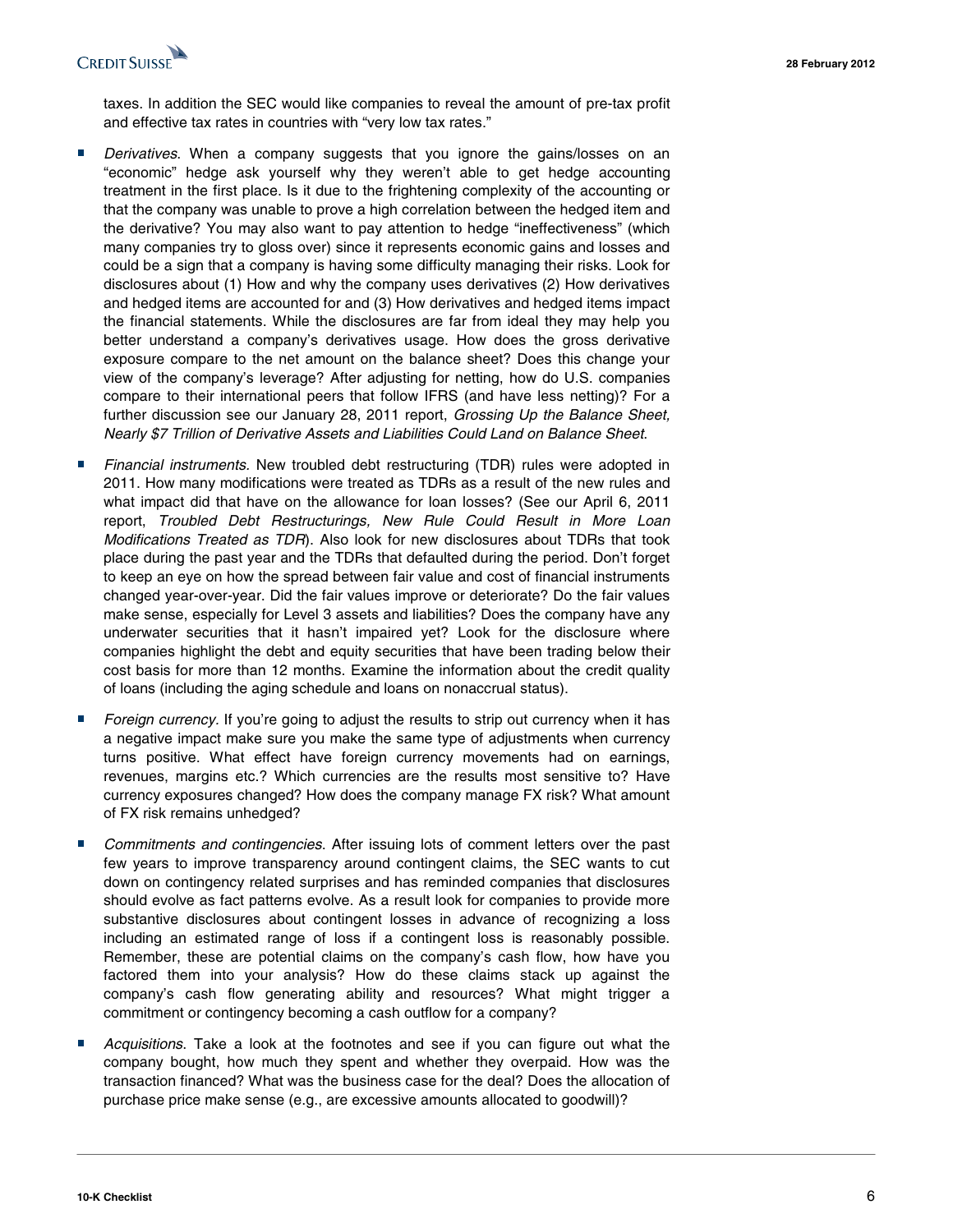

- *Reserves*. Keep an eye on the restructuring reserve, allowance for loan losses,<br>allowance for doubtful accounts, inventory valuation allowance, warranty reserve, deferred tax valuation allowance, and all the stuff in Schedule II Valuation and Qualifying Accounts (which is typically found following the footnotes). Are these items being used to smooth or manage earnings?
- *Fixed assets / intangibles (including goodwill)*. Has there been a change in amortizable or depreciable lives and if so what impact has it had on earnings? Is the change reasonable? Are the assets impaired? Remember impairments could change investor expectations about future cash flows and it may even cause a company to trip over covenants. If a company has impaired goodwill the SEC would like to see a discussion about what the impairment means, for example, what has gone wrong since the acquisition and what it says about the future cash flow generating ability of the business (as opposed to just highlighting that its "non-cash"). Keep in mind that this year the goodwill impairment test is changing from a purely quantitative assessment to a more qualitative one (don't be surprised to see a drop off in goodwill impairments as a result).
- *Employee stock options*. How have you factored stock based compensation into your valuation of the company, especially if the cost is being backed out to arrive at pro forma EPS and the earnings dilution is being papered over by share buybacks? How much of a claim do the option holders have on your stake in the company? We suggest pricing the outstanding stock options to figure it out. How much wealth is being transferred from you to the employees when options are exercised? Has the company made any changes to its stock based compensation plans, is it using more performance based options? If so, are the performance metrics ones that you think drive shareholder value? Do the option pricing assumptions make sense? What impact have changing assumptions had on reported results? What amount of option compensation cost was recognized in the income statement, how does that compare with the economic cost of the plans? Do management and the Board exclude equity based compensation when evaluating results, budgeting, planning, comparing to peers, and determining incentive pay? If so, why? See our January 20, 2006 report, The Cost of Employee Stock Options, Part II for a further discussion.
- Other postretirement employee benefits (OPEB). Has the company set aside any assets to pay OPEB benefits, if so, for how many years could plan assets be used to pay benefits before it comes out of corporate cash flow? Compare the OPEB benefits that the company is expecting to pay (companies provide a ten year forecast) to your cash flow projections. How have you factored that cash outflow into your valuation? Also, ask yourself whether the assumptions make sense (e.g., healthcare inflation rate)? Has the company made any changes to the OPEB plan, increased cost sharing with retirees, offloaded the plan on a union, closed the plan to new employees or frozen it?
- Leases. The FASB and IASB are still working on lease accounting. Eventually (2015 at the earliest) most leases (except short-term) will come on balance sheet. While the effective date seems far off, companies are starting to talk about the change being a risk in their financial statements. You may want to get a head start and, at the very least, get your hands on the future minimum lease payments to try to estimate the size of the off-balance-sheet lease liability and asset along with the potential impact on earnings. For details see our August 17, 2010 report, Leases Landing on Balance Sheet, Proposed Major Changes to Lease Accounting.
- Accounting motivated / significant transactions. If you read an overly complex description of a transaction and you can't understand why it was done (even after rereading the disclosure five times), something should at a minimum not smell right ... was the transaction designed to achieve a particular accounting result? How would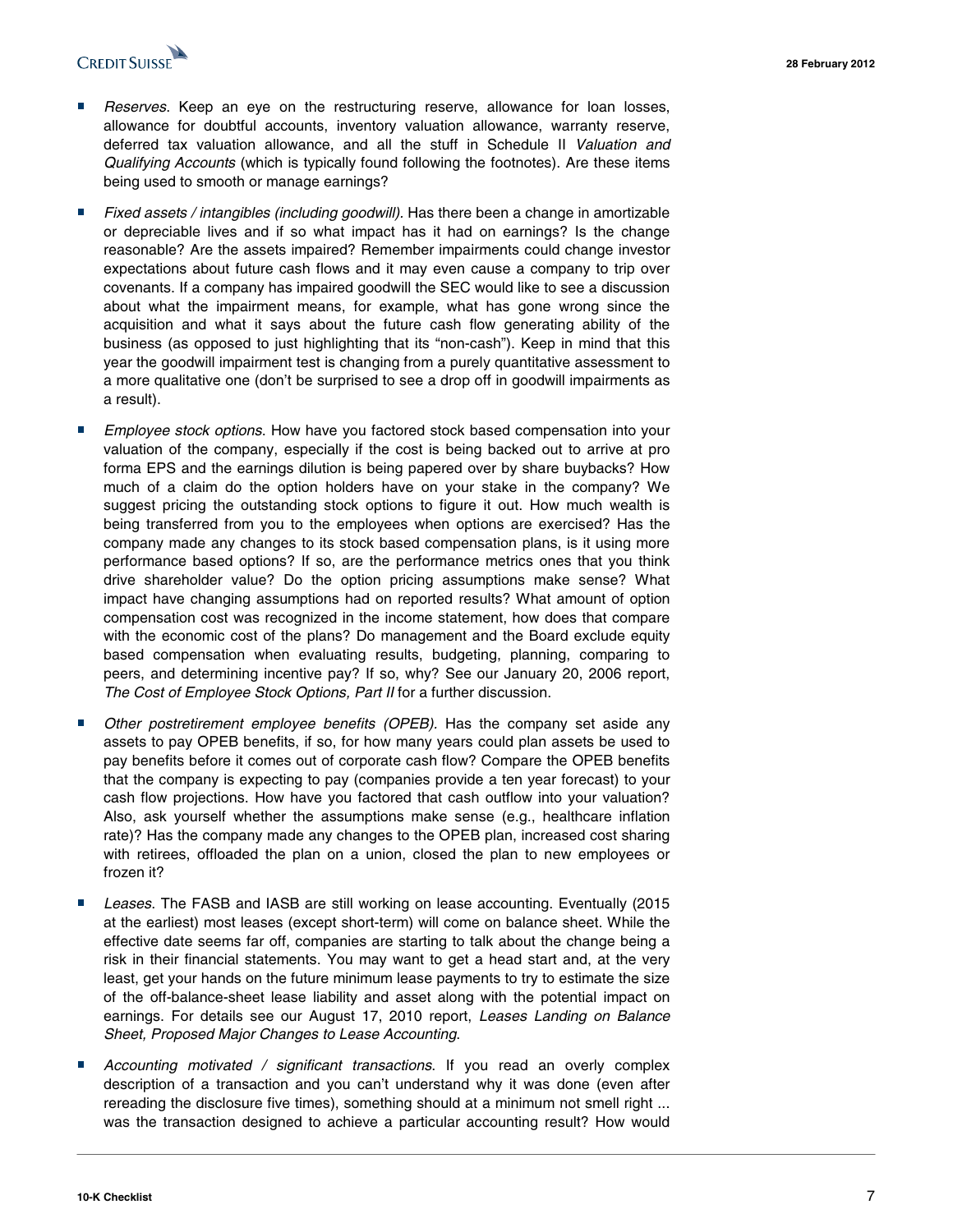

results change if the structure changed? Is there an economic reason for the structure? Is the company incurring an economic cost to reduce an accounting cost or to try and paint a prettier picture of the business? Have any other companies executed a similar transaction and what were the results?

- Summary of significant accounting policies. In the first footnote, we recommend looking for any changes in accounting policy, either voluntary or required. We would also compare the accounting policies to the peer group. Do the policies make sense? Do they best reflect the underlying economics of the business? What impact will new accounting rules have on the financial statements? For some companies adopted new revenue recognition standards early, but in 2011 all companies were required to adopt changes made to the milestone method (ASU 2010-17), multiple deliverable arrangements (ASU 2009-13), and agreements with software elements (ASU 2009- 14). How will revenue recognition patterns change as a result of the new rules and what does it mean to margins and earnings? For further discussion, see our September 10, 2009 report, Revenue Timing Could Change…for Arrangements with Multiple Deliverables. Also, insurance companies should provide disclosures around the adoption of ASU 2010-26 which will result in fewer costs capitalized as part of deferred acquisition costs (DAC) starting this year. Look for companies to discuss the impact on book value if they chose to write-off previously capitalized DAC that didn't meet the new requirements and how future margins may be impacted by the new rule. For further discussion see our July 29, 2010 report, US Life Insurance, Tracking the New DAC, FASB Likely to Approve New Rules for DAC.
- Other. Take a look at what is included in other income/expense and other assets/liabilities (e.g., other accrued expense); you never know what you might find.

### **Due Date**

The 10-K filing deadline varies depending upon a company's public float as you can see in Exhibit 2. For calendar year companies that are large accelerated filers the 10-Ks are due on Wednesday while the accelerated filers have a March 15 filing deadline. For calendar year companies that are non-accelerated filers the 10-Ks are due on March 30. The SEC recently decided to require foreign companies (regardless of their size) to file their 20-Fs within four months of the end of the year (down from 6 months), so for calendar year-end companies look for those bundles of fun by April 30.

#### **Exhibit 2: Filing Deadlines**

| <b>Type of Filer</b>     | <b>Public Float</b>           | 10-K Filing Deadline    | 10-Q Filing Deadline                             |
|--------------------------|-------------------------------|-------------------------|--------------------------------------------------|
| Large Accelerated Filer  | Above \$700 Million           |                         | 60 days after year-end 40 days after quarter-end |
| <b>Accelerated Filer</b> | \$75 Million to \$700 Million | 75 days after year-end  | 40 days after quarter-end                        |
| Non-Accelerated Filer    | Below \$75 Million            |                         | 90 days after year-end 45 days after quarter-end |
| Foreign Filers           | All Foreign Issuers           | 4 months after year-end |                                                  |

Source: U.S. Securities and Exchange Commission.

#### **What Happens if a Company Misses the Filing Deadline?**

The 10-K filing deadline can be automatically extended for 15 days; companies must file a notice of late filing with the SEC on form NT 10-K under rule 12b-25. Once you go beyond the 15 days, watch out, the stock could be subject to delisting, it can cause problems with covenants and investors might not like the uncertainty.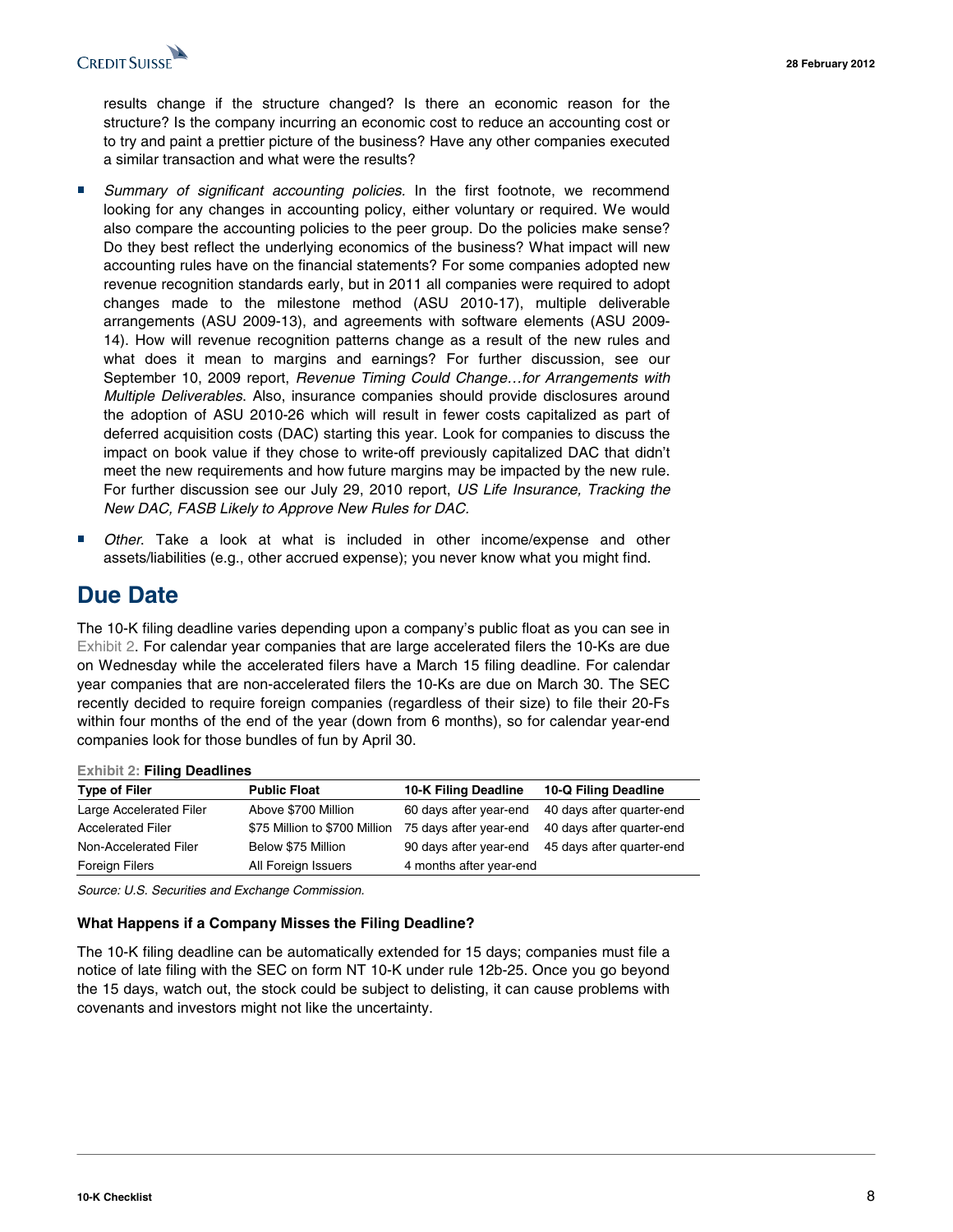

# **The Exhibits**

|                | Exhibit 3: Exhibits (Attached to the 10-K)                                                            |                                                                                                                                                                                                                                                                                                                                 |
|----------------|-------------------------------------------------------------------------------------------------------|---------------------------------------------------------------------------------------------------------------------------------------------------------------------------------------------------------------------------------------------------------------------------------------------------------------------------------|
| Exhibit #<br>2 | <b>Exhibit Name</b><br>Plan of Acquisition, Reorganization, Arrangement,                              | <b>Our Thoughts</b><br>Look here for the finer details of a company's acquisitions,                                                                                                                                                                                                                                             |
|                | Liquidation or Succession                                                                             | dispositions, reorganizations, etc.                                                                                                                                                                                                                                                                                             |
| 3(i)           | Articles of Incorporation                                                                             | Contains the official name of the company, state of incorporation, and<br>details of the classes and series of shares (the number of shares<br>authorized, shareholder rights, preferences and limitations, etc.)                                                                                                               |
| 3(ii)          | By-Laws                                                                                               | Has corporate governance details such as the composition of the<br>board, length of a director's term, when and where annual meetings<br>are to be held, officer job descriptions, how to amend by-laws, etc.                                                                                                                   |
| 4              | Instruments Defining the Rights of Security<br>Holders, Including Indentures                          | These agreements contain the details related to debt and equity<br>security rights which are especially important if the company has a<br>complex capital structure and/or it's in distress.                                                                                                                                    |
| 9              | <b>Voting Trust Agreement</b>                                                                         | Describes a trust that holds a company's shares in another company<br>and how the trustee is to oversee/manage/vote them.                                                                                                                                                                                                       |
| 10             | <b>Material Contracts</b>                                                                             | Fun legalese reading of contracts that are outside the ordinary course<br>of business including: bridge loans, employment, joint ventures,<br>leases, and equity awards.                                                                                                                                                        |
| 11             | Statement re: Computation of Per Share Earnings                                                       | If companies don't provide a detailed computation of basic and<br>diluted EPS in their footnotes, look here.                                                                                                                                                                                                                    |
| 12             | Statement re: Computation of Ratios                                                                   | Look here for the computation of earnings to fixed charges ratios and<br>other ratios.                                                                                                                                                                                                                                          |
| 13             | Annual Report to Security Holders                                                                     | Our favorite exhibit, it's where you'll find the financial statements.                                                                                                                                                                                                                                                          |
| 14             | Code of Ethics                                                                                        | Just how ethical is that management team?                                                                                                                                                                                                                                                                                       |
| 16             | Letter re: Change in Certifying Accountant                                                            | A letter from the replaced auditor that notes any disagreements with<br>the company. Companies don't change auditors often so this exhibit<br>might be worth a look if it's filed.                                                                                                                                              |
| 18             | Letter re: Change in Accounting Principles                                                            | When you see a change in accounting, ask yourself whether the new<br>policy is aggressive/conservative, how it compares with peers, and<br>how it will impact results.                                                                                                                                                          |
| 21             | Subsidiaries of the Registrant                                                                        | A list of all subsidiaries and their jurisdiction of incorporation. Are the<br>subs domiciled in countries where the company sells/manufactures<br>its product or in countries with low tax rates?                                                                                                                              |
| 23             | Consent of Experts and Counsel                                                                        | Permission to use an outside expert's statement, document, or<br>opinion (e.g., a valuation expert's consent to use their valuations in<br>the company's annual report). Are the "experts" reputable? How<br>much does the company rely on third party experts and counsel in the<br>preparation of their financial statements? |
| 24             | Power of Attorney                                                                                     | This document gives a few officers the authority to sign on behalf of<br>all the individual directors. More of a procedural document.                                                                                                                                                                                           |
| 31(i)/32       | (i) Rule $13a-14(a)/15d-14(a)$ Certifications                                                         | Certifications by the CEO and CFO that the financial statements and<br>internal controls are kosher.                                                                                                                                                                                                                            |
| 31(ii)         | (ii) Rule $13a-14(d)$ / $15d-14(d)$ Certifications                                                    | Asset-backed securities issuers certify the documents filed regarding<br>servicing, distribution, and performance of the assets are true.                                                                                                                                                                                       |
| 33             | Report on Assessment of Compliance with<br>Servicing Criteria for Asset-Backed Issuers                | If not compliant, what does this mean for rest of the company?                                                                                                                                                                                                                                                                  |
| 34             | Attestation Report on Assessment of Compliance<br>with Servicing Criteria for Asset-Backed Securities | An auditor's report that agrees/disagrees with management's<br>assessment of their compliance with the servicing of asset backed<br>securities.                                                                                                                                                                                 |
| 35             | Servicer Compliance Statement                                                                         | Applies only to a servicer and states that it has fulfilled its servicing<br>agreement obligations and it is compliant.                                                                                                                                                                                                         |
| 99             | <b>Additional Exhibits</b>                                                                            | Any other exhibits the company wants to file.                                                                                                                                                                                                                                                                                   |
| 100/101        | <b>XBRL-Related Documents/Interactive Data File</b>                                                   | The financial statements written in XBRL (eXtensible Business<br>Reporting Language). The full power of this bar-coding for financial<br>information will be realized when the tagging is more consistent.                                                                                                                      |

Source: U.S. Securities and Exchange Commission, Credit Suisse Accounting & Tax Research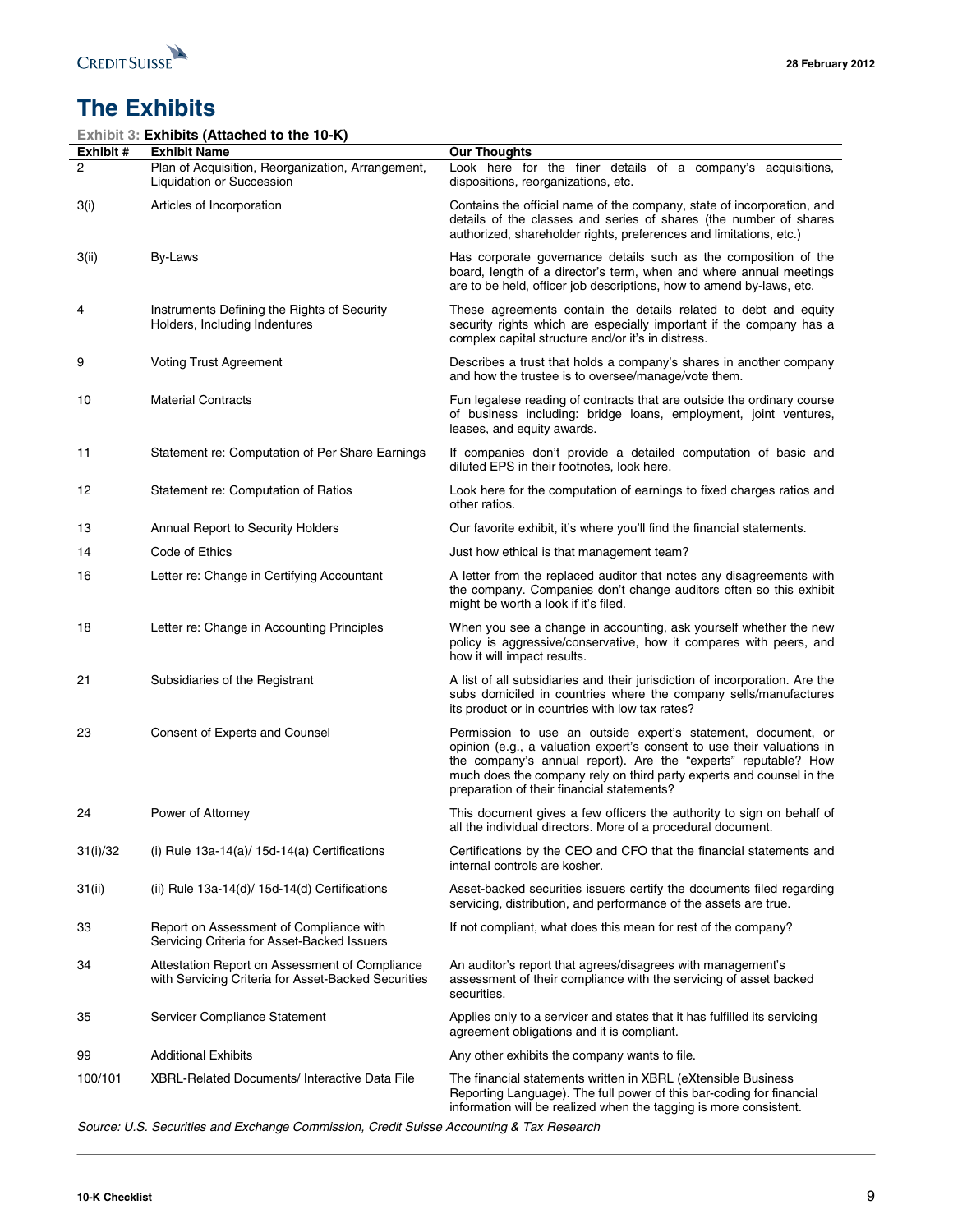

### **Disclosure Appendix**

### **Important Global Disclosures**

David Zion, CFA, CPA, Amit Varshney, CFA, FRM & Nichole Burnap, CPA each certify, with respect to the companies or securities that he or she analyzes, that (1) the views expressed in this report accurately reflect his or her personal views about all of the subject companies and securities and (2) no part of his or her compensation was, is or will be directly or indirectly related to the specific recommendations or views expressed in this report.

The analyst(s) responsible for preparing this research report received compensation that is based upon various factors including Credit Suisse's total revenues, a portion of which are generated by Credit Suisse's investment banking activities.

#### **Analysts' stock ratings are defined as follows:**

**Outperform (O):** The stock's total return is expected to outperform the relevant benchmark<sup>\*</sup> by at least 10-15% (or more, depending on perceived risk) over the next 12 months.

**Neutral (N):** The stock's total return is expected to be in line with the relevant benchmark\* (range of  $\pm$ 10-15%) over the next 12 months.

**Underperform (U):** The stock's total return is expected to underperform the relevant benchmark\* by 10-15% or more over the next 12 months.

\*Relevant benchmark by region: As of 29<sup>th</sup> May 2009, Australia, New Zealand, U.S. and Canadian ratings are based on (1) a stock's absolute total return potential to its current share price and (2) the relative attractiveness of a stock's total return potential within an analyst's coverage universe\*\*, with Outperforms representing the most attractive, Neutrals the less attractive, and Underperforms the least attractive investment opportunities. Some U.S. and Canadian ratings may fall outside the absolute total return ranges defined above, depending on market conditions and industry factors. For Latin American, Japanese, and non-Japan Asia stocks, ratings are based on a stock's total return relative to the average total return of the relevant country or regional benchmark; for European stocks, ratings are based on a stock's total return relative to the analyst's coverage universe\*\*. For Australian and New Zealand stocks, 12-month rolling yield is incorporated in the absolute total return calculation and a 15% and a 7.5% threshold replace the 10-15% level in the Outperform and Underperform stock rating definitions, respectively. The 15% and 7.5% thresholds replace the +10-15% and -10-15% levels in the Neutral stock rating definition, respectively.

\*\*An analyst's coverage universe consists of all companies covered by the analyst within the relevant sector.

**Restricted (R):** In certain circumstances, Credit Suisse policy and/or applicable law and regulations preclude certain types of communications, including an investment recommendation, during the course of Credit Suisse's engagement in an investment banking transaction and in certain other circumstances.

**Volatility Indicator [V]:** A stock is defined as volatile if the stock price has moved up or down by 20% or more in a month in at least 8 of the past 24 months or the analyst expects significant volatility going forward.

### **Analysts' coverage universe weightings are distinct from analysts' stock ratings and are based on the expected performance of an analyst's coverage universe\* versus the relevant broad market benchmark\*\*:**

**Overweight:** Industry expected to outperform the relevant broad market benchmark over the next 12 months.

**Market Weight:** Industry expected to perform in-line with the relevant broad market benchmark over the next 12 months.

**Underweight:** Industry expected to underperform the relevant broad market benchmark over the next 12 months.

\*An analyst's coverage universe consists of all companies covered by the analyst within the relevant sector.

\*\*The broad market benchmark is based on the expected return of the local market index (e.g., the S&P 500 in the U.S.) over the next 12 months.

### **Credit Suisse's distribution of stock ratings (and banking clients) is:**

|                    | <b>Global Ratings Distribution</b> |                       |  |
|--------------------|------------------------------------|-----------------------|--|
| Outperform/Buy*    | 46%                                | (60% banking clients) |  |
| Neutral/Hold*      | 42%                                | (57% banking clients) |  |
| Underperform/Sell* | 10%                                | (49% banking clients) |  |
| <b>Restricted</b>  | 2%                                 |                       |  |

\*For purposes of the NYSE and NASD ratings distribution disclosure requirements, our stock ratings of Outperform, Neutral, and Underperform most closely correspond to Buy, Hold, and Sell, respectively; however, the meanings are not the same, as our stock ratings are determined on a relative basis. (Please refer to definitions above.) An investor's decision to buy or sell a security should be based on investment objectives, current holdings, and other individual factors.

Credit Suisse's policy is to update research reports as it deems appropriate, based on developments with the subject company, the sector or the market that may have a material impact on the research views or opinions stated herein.

Credit Suisse's policy is only to publish investment research that is impartial, independent, clear, fair and not misleading. For more detail please refer to Credit Suisse's Policies for Managing Conflicts of Interest in connection with Investment Research: http://www.csfb.com/research-and-analytics/disclaimer/managing\_conflicts\_disclaimer.html

Credit Suisse does not provide any tax advice. Any statement herein regarding any US federal tax is not intended or written to be used, and cannot be used, by any taxpayer for the purposes of avoiding any penalties.

#### **Important Regional Disclosures**

Singapore recipients should contact a Singapore financial adviser for any matters arising from this research report.

Restrictions on certain Canadian securities are indicated by the following abbreviations: NVS--Non-Voting shares; RVS--Restricted Voting Shares; SVS--Subordinate Voting Shares.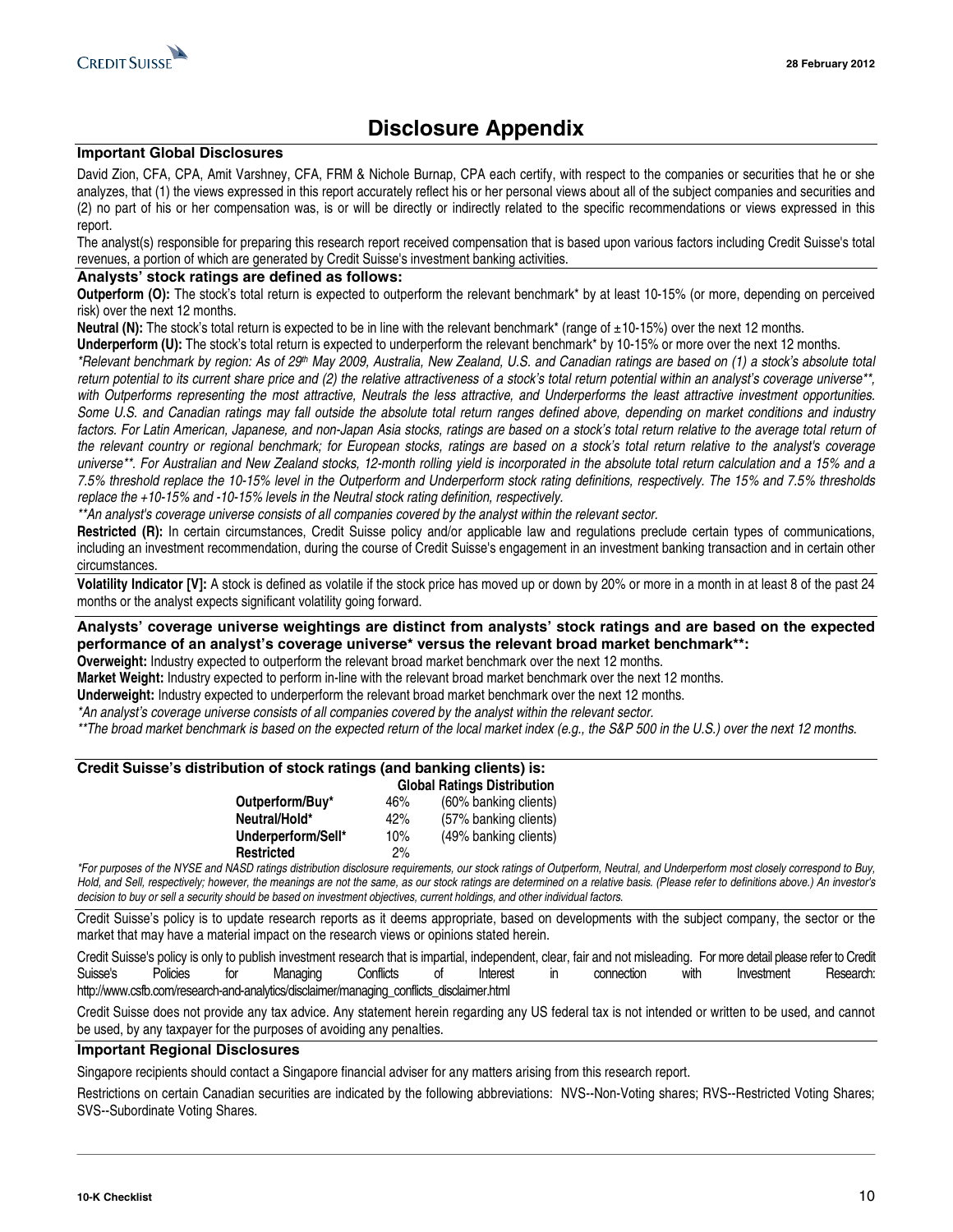

Individuals receiving this report from a Canadian investment dealer that is not affiliated with Credit Suisse should be advised that this report may not contain regulatory disclosures the non-affiliated Canadian investment dealer would be required to make if this were its own report.

For Credit Suisse Securities (Canada), Inc.'s policies and procedures regarding the dissemination of equity research, please visit http://www.csfb.com/legal\_terms/canada\_research\_policy.shtml.

As of the date of this report, Credit Suisse acts as a market maker or liquidity provider in the equities securities that are the subject of this report.

Principal is not guaranteed in the case of equities because equity prices are variable.

Commission is the commission rate or the amount agreed with a customer when setting up an account or at anytime after that.

CS may have issued a Trade Alert regarding this security. Trade Alerts are short term trading opportunities identified by an analyst on the basis of market events and catalysts, while stock ratings reflect an analyst's investment recommendations based on expected total return over a 12-month period relative to the relevant coverage universe. Because Trade Alerts and stock ratings reflect different assumptions and analytical methods, Trade Alerts may differ directionally from the analyst's stock rating.

The author(s) of this report maintains a CS Model Portfolio that he/she regularly adjusts. The security or securities discussed in this report may be a component of the CS Model Portfolio and subject to such adjustments (which, given the composition of the CS Model Portfolio as a whole, may differ from the recommendation in this report, as well as opportunities or strategies identified in Trading Alerts concerning the same security). The CS Model Portfolio and important disclosures about it are available at www.credit-suisse.com/ti.

Taiwanese Disclosures: Reports written by Taiwan-based analysts on non-Taiwan listed companies are not considered recommendations to buy or sell securities under Taiwan Stock Exchange Operational Regulations Governing Securities Firms Recommending Trades in Securities to Customers.

To the extent this is a report authored in whole or in part by a non-U.S. analyst and is made available in the U.S., the following are important disclosures regarding any non-U.S. analyst contributors:

The non-U.S. research analysts listed below (if any) are not registered/qualified as research analysts with FINRA. The non-U.S. research analysts listed below may not be associated persons of CSSU and therefore may not be subject to the NASD Rule 2711 and NYSE Rule 472 restrictions on communications with a subject company, public appearances and trading securities held by a research analyst account.

For Credit Suisse disclosure information on other companies mentioned in this report, please visit the website at www.creditsuisse.com/researchdisclosures or call +1 (877) 291-2683.

Disclaimers continue on next page.